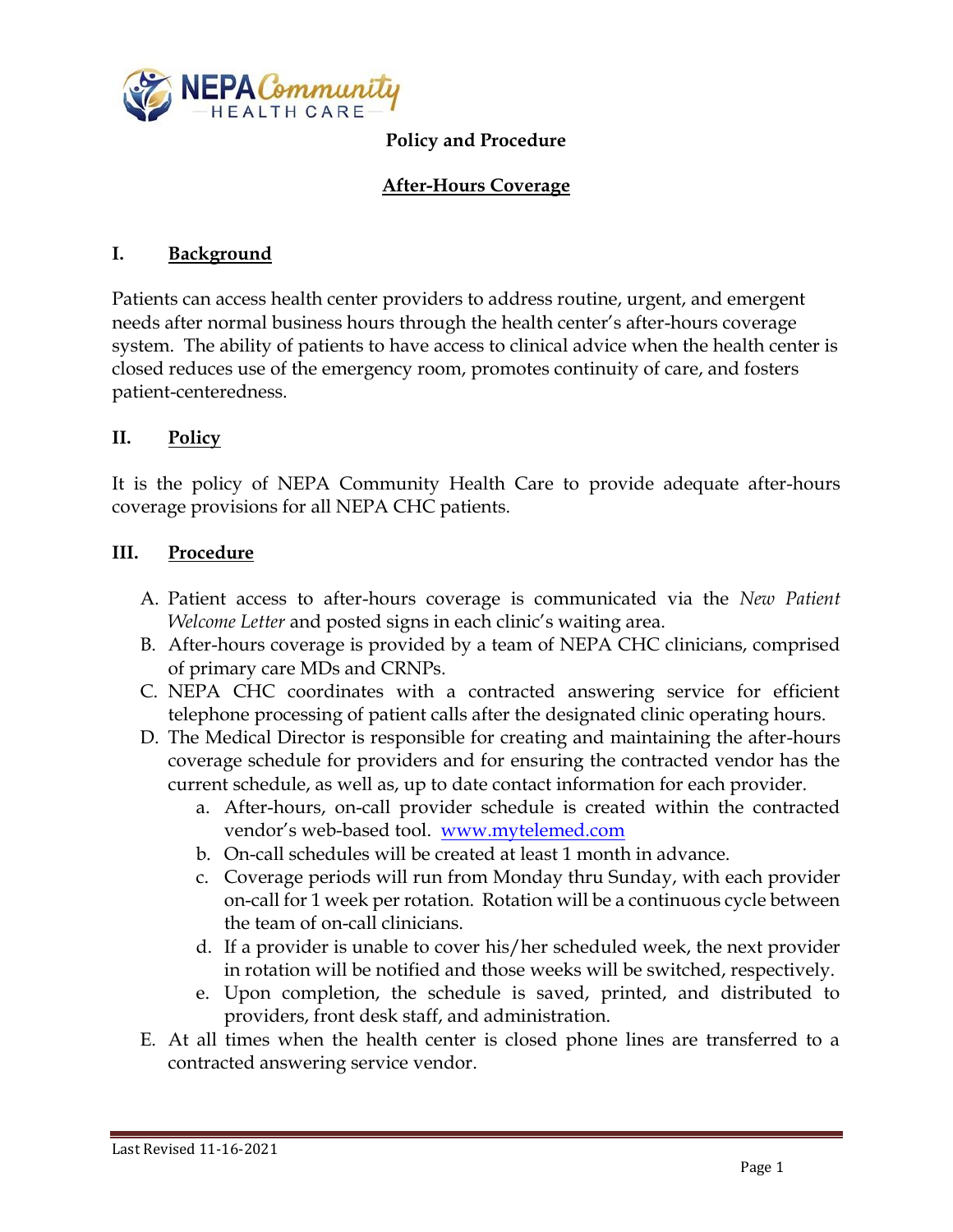

- a. When patients call the center after operating hours they will hear a recording that informs them:
	- i. Of the clinic operating hours
	- ii. To call 911 for a medical emergency
	- iii. To hold on the line to speak with the answering service
- b. Once a patient is connected to the answering service, the operator on duty will:
	- i. Inform callers who want to schedule or cancel appointments to call back during normal operating hours.
	- ii. Inform callers requesting a medication refill to call back during normal operating hours.
	- iii. Direct life-threatening emergency situations to 911 or the nearest emergency room
	- iv. Direct mental health emergencies to the Susquehanna County Crisis Line, 570-278-6822.
	- v. All other calls are transferred to the on-call provider. The answering service will:
		- 1. Obtain the caller's name, patient's full name, patient's date of birth, primary care provider's name, and reason for the call.
		- 2. Inform the caller that the on-call provider will return their call to the number provided within 10 minutes.
		- 3. Text the on-call provider via the MyTelemed app.
		- 4. Provider will call Telemed to be connected with the patient.
- c. All calls received by the answering service are documented within the Mytelemed.com system and shared with center staff for follow-up and auditing purposes.
- d. The answering service calls the on-call provider continuously until the provider is reached.
- e. The answering service provides Spanish, French, and English-speaking operators. The answering service also provides accommodations to hardof-hearing patients via a TTY system.
- F. On-call providers will manage patient concerns on the basis of clinical judgment based on the patient's reported problems.
	- a. This may include recommendations and direct medical advice to the patient or family members and recommendations on follow-up care, if needed.
	- b. On-call providers will follow the health center's HIPAA standards while on call.
	- c. On-call providers will not provide prescriptions or refills of controlled substances to patients while on-call. In accordance with NEPA CHC's *Safe Prescribing of Controlled Substances* policy, the on-call provider will instruct patient to schedule an appointment to be seen with his/her primary care